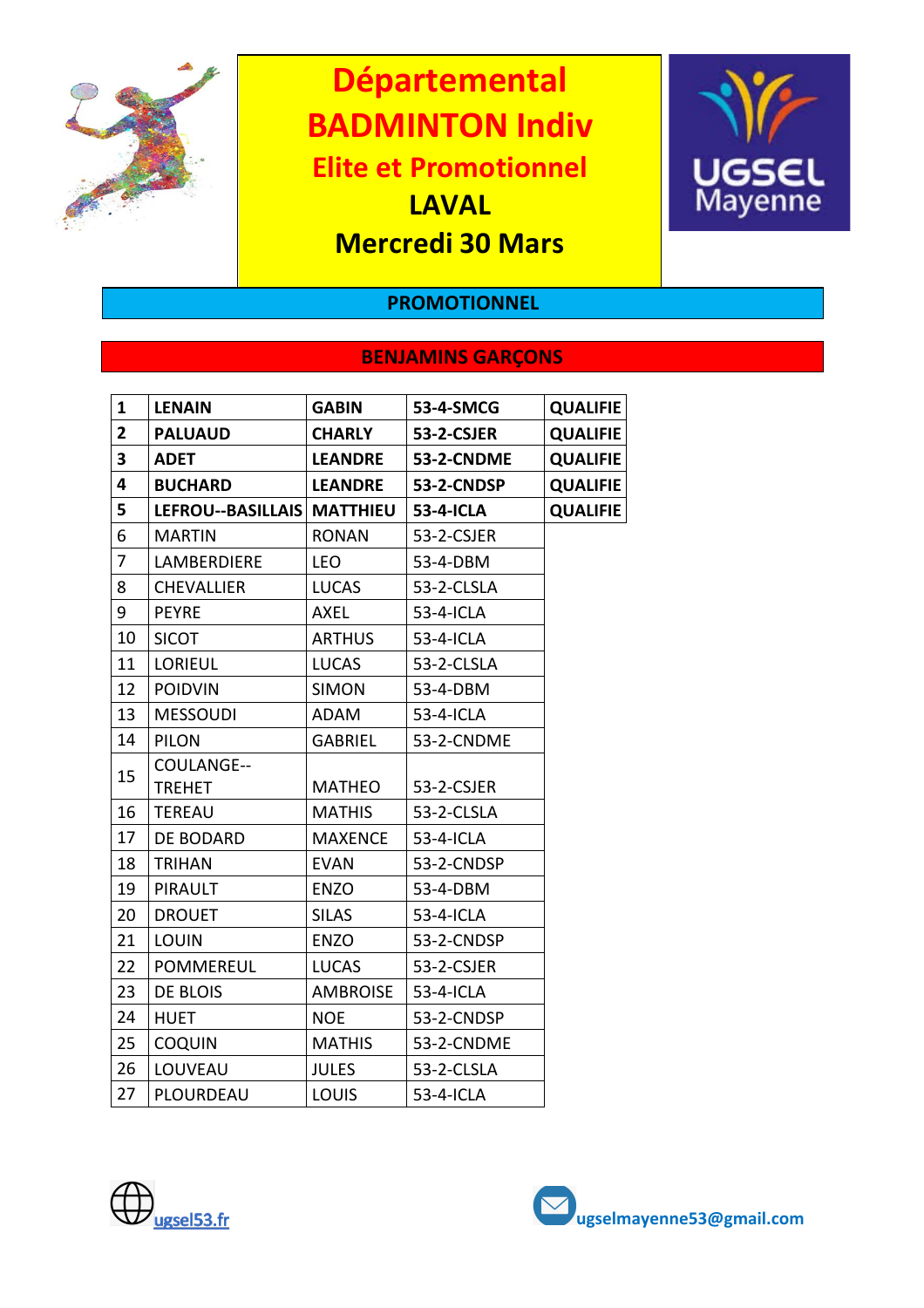|                |                           |                 | <b>BENJAMINES FILLES</b> |                  |  |
|----------------|---------------------------|-----------------|--------------------------|------------------|--|
| 1              | <b>LEBRUN</b>             | <b>ELEA</b>     | 53-2-CSJER               | <b>QUALIFIEE</b> |  |
| $\overline{2}$ | <b>POIRIER</b>            | <b>SOPHIE</b>   | 53-4-SMCG                | <b>QUALIFIEE</b> |  |
| 3              | <b>DESERT-LEGENDRE</b>    | <b>LOLA</b>     | 53-2-CSTLA               | <b>QUALIFIEE</b> |  |
| 4              | <b>TROU</b>               | <b>AGATHE</b>   | 53-2-CSTLA               | <b>QUALIFIEE</b> |  |
| 5              | <b>RUAULT</b>             | <b>JULIETTE</b> | <b>53-2-CLSLA</b>        | <b>QUALIFIEE</b> |  |
| 6              | <b>GARREAU</b>            | <b>CANDICE</b>  | 53-2-CLSLA               |                  |  |
| 7              | <b>TEREAU</b>             | <b>AMBRE</b>    | 53-2-CLSLA               |                  |  |
| 8              | <b>PERICHET</b>           | <b>ADELE</b>    | 53-2-CLSLA               |                  |  |
| 9              | <b>TRIGUEL--SIMON</b>     | <b>SOPHIE</b>   | 53-4-ICLA                |                  |  |
| 10             | <b>AL MARZAK</b>          | <b>INES</b>     | 53-4-ICLA                |                  |  |
| 11             | <b>BESNIER PROD'HOMME</b> | <b>LYLA</b>     | 53-4-ICLA                |                  |  |
| 12             | <b>FOURMOND</b>           | <b>CHLOE</b>    | 53-2-CLSLA               |                  |  |

|                | <b>MINIMES FILLES</b> |                |                      |                  |  |  |  |
|----------------|-----------------------|----------------|----------------------|------------------|--|--|--|
|                | <b>BOURNY</b>         | <b>LOUNA</b>   | 53-2-CNDSP           | <b>QUALIFIEE</b> |  |  |  |
|                | <b>JUAN</b>           | <b>MORGANE</b> | 53-4-ICLA            | <b>QUALIFIEE</b> |  |  |  |
| 3              | <b>FILLAUDEAU</b>     | <b>EVE</b>     | 53-2-CSJER           | <b>QUALIFIEE</b> |  |  |  |
| 4              | <b>VERRON</b>         | <b>LAURINE</b> | 53-2-CNDSP QUALIFIEE |                  |  |  |  |
| 5 <sup>1</sup> | <b>TOURNIQUET</b>     | <b>ESTELLE</b> | 53-2-CSTLA           | <b>QUALIFIEE</b> |  |  |  |
| 6              | LEGRAND               | <b>TINA</b>    | 53-2-CSTLA           |                  |  |  |  |
|                | <b>FOUILLEUL</b>      | <b>MAIWENN</b> | 53-2-CSTLA           |                  |  |  |  |

|              |                  |                    | <b>MINIMES GARCONS</b> |                 |
|--------------|------------------|--------------------|------------------------|-----------------|
| 1            | <b>MESNARD</b>   | <b>LUCAS</b>       | 53-4-SMCG              | <b>QUALIFIE</b> |
| $\mathbf{2}$ | <b>LAUNAY</b>    | <b>CEDRIC</b>      | 53-4-DBM               | <b>QUALIFIE</b> |
| 3            | <b>TRIHAN</b>    | <b>LOUIS-MARIE</b> | 53-2-CSJER             | <b>QUALIFIE</b> |
| 4            | <b>GOUPIL</b>    | <b>NATHAN</b>      | 53-2-CNDSP             | <b>QUALIFIE</b> |
| 5            | <b>FOUASSIER</b> | <b>JULES</b>       | 53-4-ICLA              | <b>QUALIFIE</b> |
| 6            | <b>THOMAS</b>    | LIAM               | 53-4-DBM               |                 |
| 7            | <b>LAURIAN</b>   | <b>AUGUSTIN</b>    | 53-4-ICLA              |                 |
| 8            | <b>GAMBERO</b>   | <b>LUCAS</b>       | 53-4-ICLA              |                 |
| 9            | <b>CORBEL</b>    | <b>MATHIS</b>      | 53-4-DBM               |                 |
| 10           | <b>HOUAL</b>     | <b>MATHEO</b>      | 53-2-CNDSP             |                 |
| 11           | <b>SORIN</b>     | <b>PAUL</b>        | 53-4-DBM               |                 |
| 12           | <b>GESLIN</b>    | <b>AUBIN</b>       | 53-2-CLSLA             |                 |
| 13           | LE ROYER         | <b>MAEL</b>        | 53-4-DBM               |                 |
| 14           | <b>BOURON</b>    | <b>LOHAN</b>       | 53-2-CSTLA             |                 |
| 15           | <b>BENOIT</b>    | <b>ZOLTAN</b>      | 53-4-DBM               |                 |
| 16           | SOUL             | <b>VALENTIN</b>    | 53-2-CSJER             |                 |
| 17           | <b>MINERBE</b>   | YANN               | 53-2-CSJER             |                 |